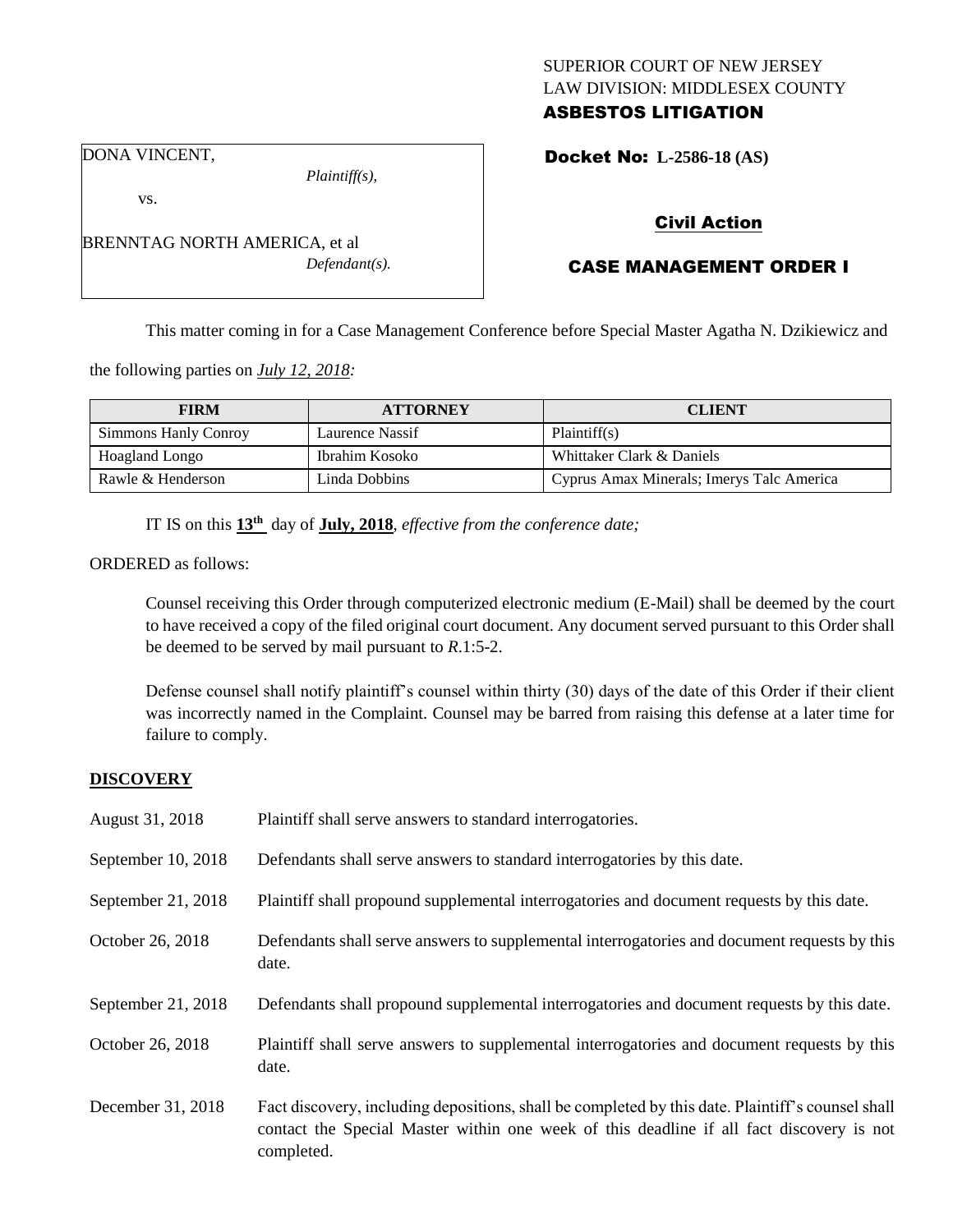December 31, 2018 Depositions of corporate representatives shall be completed by this date.

## **EARLY SETTLEMENT**

February 15, 2019 Settlement demands shall be served on all counsel and the Special Master by this date.

## **SUMMARY JUDGMENT MOTION PRACTICE**

- February 15, 2019 Plaintiff's counsel shall advise, in writing, of intent not to oppose motions by this date.
- March 1, 2019 Summary judgment motions shall be filed no later than this date.
- March 29, 2019 Last return date for summary judgment motions.

## **MEDICAL DEFENSE**

August 31, 2018 Plaintiff shall serve executed medical authorizations (along with answers to interrogatories) by this date. February 15, 2019 Plaintiff shall serve medical expert reports by this date. February 15, 2019 Upon request by defense counsel, plaintiff is to arrange for the transfer of pathology specimens and x-rays, if any, by this date. April 30, 2019 Defendants shall identify its medical experts and serve medical reports, if any, by this date. In addition, defendants shall notify plaintiff's counsel (as well as all counsel of record) of a joinder in an expert medical defense by this date.

### **LIABILITY EXPERT REPORTS**

- February 15, 2019 Plaintiff shall identify its liability experts and serve liability expert reports or a certified expert statement by this date or waive any opportunity to rely on liability expert testimony.
- April 30, 2019 Defendants shall identify its liability experts and serve liability expert reports, if any, by this date or waive any opportunity to rely on liability expert testimony.

### **ECONOMIST EXPERT REPORTS**

- February 15, 2019 Plaintiff shall identify its expert economists and serve expert economist report(s), if any, by this date or waive any opportunity to rely on economic expert testimony.
- April 30, 2019 Defendants shall identify its expert economists and serve expert economist report(s), if any, by this date or waive any opportunity to rely on economic expert testimony.

### **EXPERT DEPOSITIONS**

May 20, 2019 Expert depositions shall be completed by this date. To the extent that plaintiff and defendant generic experts have been deposed before, the parties seeking that deposition in this case must file an application before the Special Master and demonstrate the necessity for that deposition. To the extent possible, documents requested in a deposition notice directed to an expert shall be produced three days in advance of the expert deposition. The expert shall not be required to produce documents that are readily accessible in the public domain.

 $\_$  ,  $\_$  ,  $\_$  ,  $\_$  ,  $\_$  ,  $\_$  ,  $\_$  ,  $\_$  ,  $\_$  ,  $\_$  ,  $\_$  ,  $\_$  ,  $\_$  ,  $\_$  ,  $\_$  ,  $\_$  ,  $\_$  ,  $\_$  ,  $\_$  ,  $\_$  ,  $\_$  ,  $\_$  ,  $\_$  ,  $\_$  ,  $\_$  ,  $\_$  ,  $\_$  ,  $\_$  ,  $\_$  ,  $\_$  ,  $\_$  ,  $\_$  ,  $\_$  ,  $\_$  ,  $\_$  ,  $\_$  ,  $\_$  ,